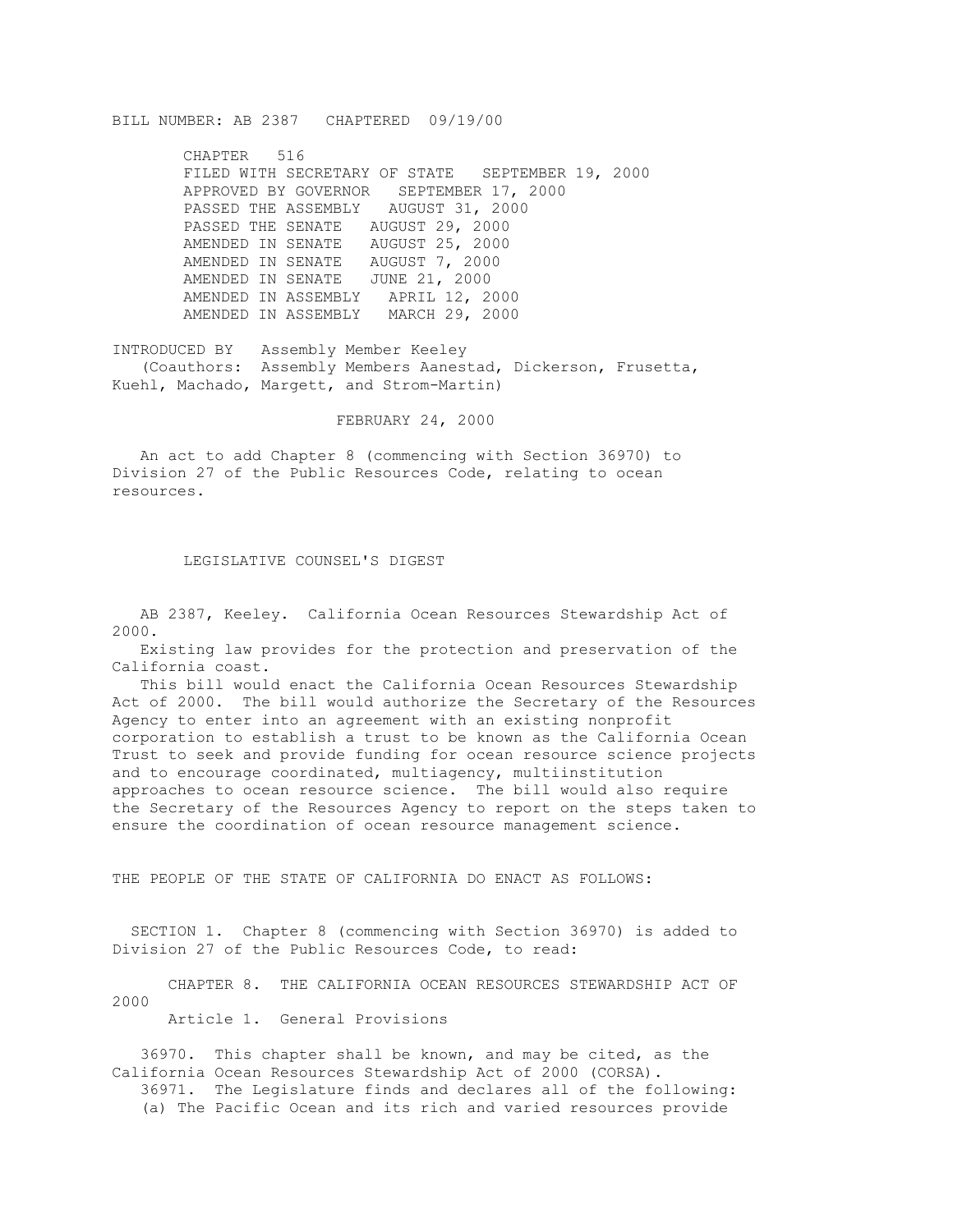great environmental, economic, aesthetic, recreational, educational, and scientific benefits to the people of California and the nation. The state's ocean resources contribute greatly to the economy and the quality of life of its residents, and California's growing population increasingly lives, works, and recreates on or near the coast. Ocean and coast-dependent industries contributed over \$17 billion to the state's economy and supported over 500,000 jobs in 1999, and ocean and coastal tourism and recreational activities, which are increasing rapidly in popularity and economic value, contributed nearly \$10 billion to the state's economy. Port activity and ship building also contributed an additional \$6 billion, and recreational and commercial fishing and marine aquaculture added nearly \$1 billion to the state's economy. In addition, activities of the United States Department of the Navy that depend on continued access to California's coastal resources add a direct annual economic contribution of more than \$19 billion.

 (b) Much of the quality of life and economic vibrancy supported by the state's ocean resources depends on successful management of those resources, and successful management depends on an adequate understanding of the natural, ecological, oceanographic, and coastal processes and their interactions with varied human activities.

 (c) The state is working to maintain and increase the benefits of its ocean resources to the public; a goal that increases the need for sound management and greater practical understanding of the state's ocean and coastal resources.

 (d) Although California is making progress in ocean management efforts, unsolved existing challenges also point to the need for greater improvements in management and the basic information needed for sound management. Examples of existing challenges include depressed populations of many species that are the targets of state and federally managed fisheries, pollution that results in beach and fishery closures, dredging and dredge spoils disposal necessary to keep the state's ports competitive, and coastal erosion that threatens structures and reduces the quality of beaches.

 (e) State and federal agencies with ocean and coastal resource management responsibility often lack basic information on which to base decisions, and many management issues are broader than the mandates of individual agencies, and existing means for coordinating agency efforts need to be improved. The result can be ad hoc, short-term management decisions based on inadequate information.

 (f) California has a wealth of outstanding public and private marine science institutions that have increased their commitments to excellence in applied ocean resource science. Approximately one hundred million dollars (\$100,000,000) in current, recent, or planned marine science projects funded by the federal government, foundations, the University of California and California State University systems, and private institutions could be of great benefit to the state's coastal and ocean resource management agencies.

 (g) The obstacles to collaborative efforts involving those institutions and agencies include all of the following:

 (1) Inadequate coordination among marine science institutions. (2) Inadequate guidance from management agencies about information

needs for management.

 (3) Important gaps in information, duplication of effort, missed opportunities, and unusable information due to the lack of standardized and coordinated information management techniques. The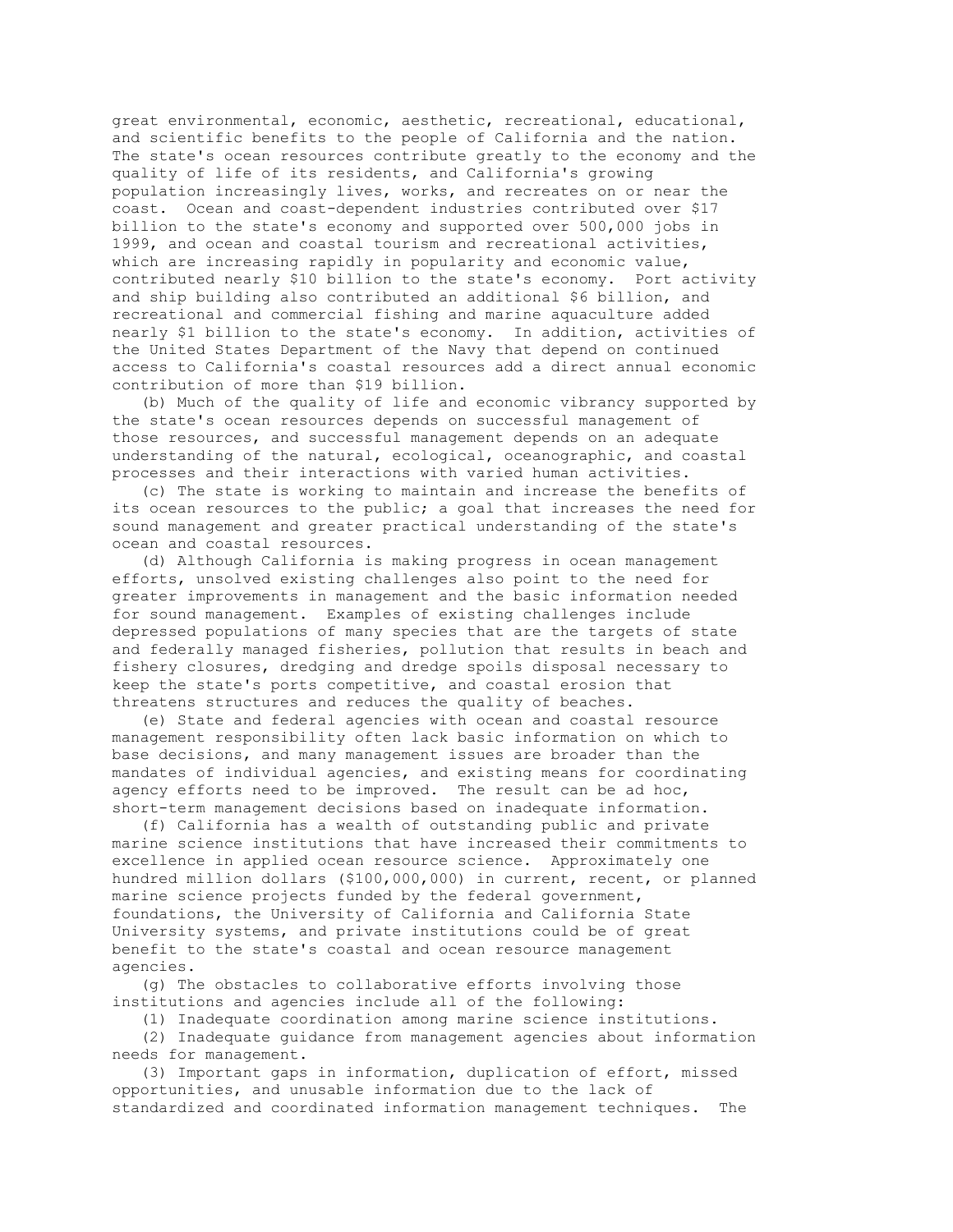circumstances and needs identified in the findings in this section are among those recognized in this chapter and in the 1997 report prepared by the Resources Agency entitled "California's Ocean Resources: An Agenda for the Future." This chapter is intended to address some of the basic objectives of that report.

 36972. The Legislature further finds that it is the policy of the state to do all of the following:

 (a) Ensure adequate coordination of ocean resources management science among state, regional, and federal agencies and marine science institutions.

 (b) Ensure the most efficient and effective use of state resources devoted to ocean resource management science and encourage the contribution of federal and nongovernmental resources.

 (c) Advance applied ocean science, graduate-level education, and technology development to meet current and future California ocean resource management needs.

 36973. (a) No authority is established by this chapter, nor shall any of its purposes or provisions be used by any public or private agency or person, to delay or deny any existing or future project or activity.

 (b) No authority is established by this chapter to supersede current state agency statutory authority.

Article 2. Definitions

 36979. For purposes of this chapter, the following terms shall have the following meanings:

 (a) "Ocean resources" means all living and nonliving resources found in the Pacific Ocean and its contiguous saline or brackish bays and estuaries.

 (b) "Trust" means the California Ocean Trust authorized by Section 36990.

(c) "Trustees" means the trustees of the trust.

Article 3. Ocean Science Coordination

 36980. The Secretary of the Resources Agency shall report to the Legislature on or before September 1, 2002, on the steps taken to ensure adequate coordination of ocean resource management science among state, regional, and federal agencies and marine science institutions. The purposes of this coordination shall be to provide adequate information to marine science institutions about the information needs of agencies and to maximize the usefulness of ongoing and proposed ocean science projects to ocean resource management agencies.

Article 4. California Ocean Trust

 36990. (a) The Secretary of the Resources Agency may enter into an agreement with an existing nonprofit corporation with broad experience as the trustee of public funds, court-ordered mitigation funds, or other funds used to assist public agencies in carrying out their responsibilities to establish a nongovernmental trust, to be known as the California Ocean Trust.

(b) The purposes of the trust shall be all of the following:

 (1) To seek funds for California ocean resource science projects, emphasizing the development of new funding sources.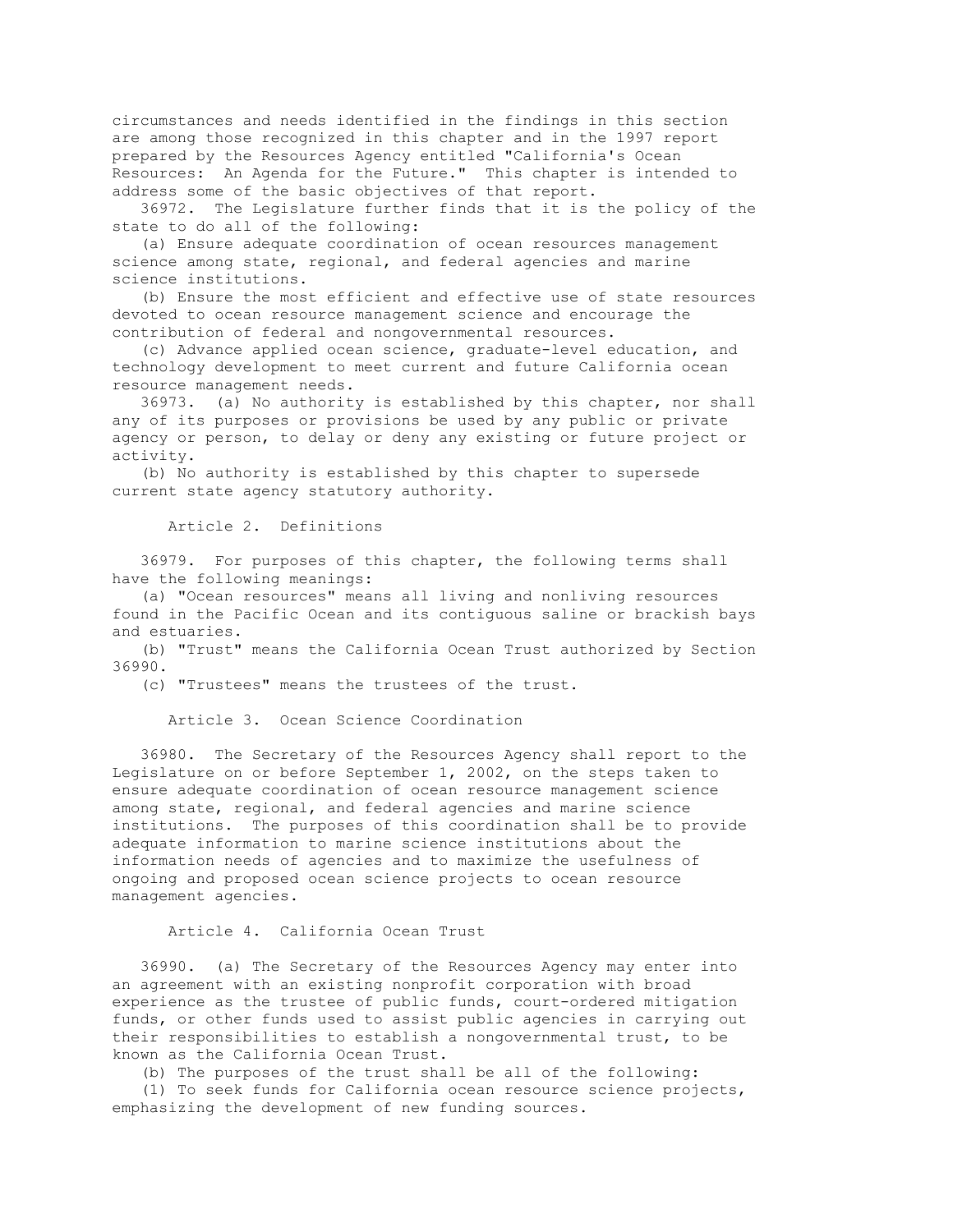(2) To fund California ocean resource science projects that help fulfill the missions of the state's ocean resource management agencies.

 (3) To encourage coordinated, multiagency, multiinstitution approaches to ocean resource science.

 (4) To encourage graduate education programs in management-oriented ocean resource science in public and private universities and colleges in California.

 (5) To encourage new technologies that reduce the cost, increase the amount, or improve the quality of ocean resource management information.

 (6) To promote more effective coordination of California ocean resource science useful to management agencies.

 36991. The trust shall be subject to the Nonprofit Public Benefit Corporation Law, Part 2 (commencing with Section 5110) of Division 2 of Title 1 of the Corporations Code. To the extent of any conflict between this chapter and the Nonprofit Public Benefit Corporation Law, this division shall prevail.

 36992. The trust shall have 10 trustees, who shall be appointed as follows:

 (a) The Secretary of the Resources Agency shall appoint the following trustees, who shall serve at the pleasure of the secretary:

 (1) One trustee who shall represent the Resources Agency and the departments and commissions within the Resources Agency with ocean resource management responsibilities and who may be an employee of the state.

 (2) Three trustees from a list of candidates submitted jointly by the President of the University of California and the Chancellor of the California State University, who shall be chosen for their broad knowledge of ocean resource management and science. At least one of the three trustees shall not be an employee or on the faculty of the University of California or California State University.

 (3) Two trustees who shall be representatives of the public selected primarily for their experience as trustees or directors of for-profit or nonprofit corporations.

 (4) Two trustees from nominees submitted by coast and ocean interest groups including, but not limited to, interest groups representing sport fishing, commercial fishing, coast and ocean recreation and tourism, marine conservation, and ocean-dependent industries. In making the appointments pursuant to this paragraph, the factors to be considered shall include the nominees' acceptability to a range of coast and ocean interests, and their experience as trustees or directors of for profit or nonprofit corporations.

 (b) The Secretary for Environmental Protection shall appoint one trustee, who shall serve at the pleasure of the secretary, and who shall have broad knowledge of water quality concerns as they relate to ocean resource management.

 (c) The Director of Finance shall appoint one trustee, who shall serve at the pleasure of the director.

 (d) To the extent feasible, the trustees appointed to the trust pursuant to subdivisions (a), (b), and (c) shall balance, and reflect the breadth of, public interests concerned with ocean resources.

 36993. (a) Any person who might reasonably be expected at some time to derive a direct financial benefit from the activities of the trust shall be ineligible to serve as a trustee.